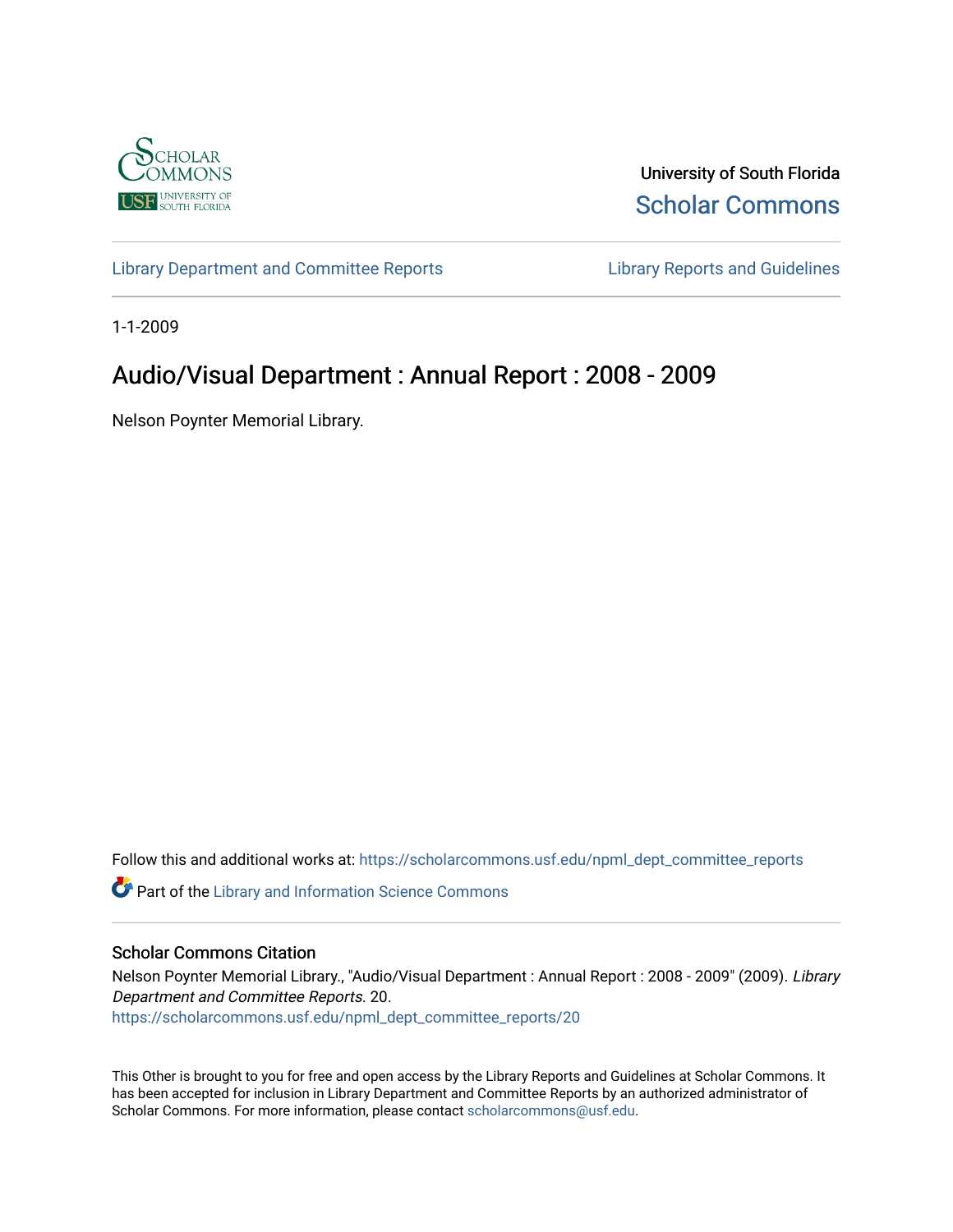# **Media Services Department Annual Report Academic Year 2008-2009**

Instructional Media Services 140 7th Ave S, POY 221 St. Petersburg, FL 33701 Phone: 727-873-4409 Fax: 727-873-4127 Email: av@nelson.usf.edu http://www.nelson.usf.edu/av

*Gerald A. Notaro, Media Librarian 727-873-4408 David Brodosi, Department Coordinator, Instructional Multimedia Developer*  727-873-4126 *Michael Mathon, Media Specialist*  727-873-4409 *Robert Vessenmeyer, Media Specialist*  727-873-4246

# **Instructional Services**

The Library's 7500 sq. ft. Media Center has a large array of media and distance education technologies. A broadcast studio receives and sends conferences, USF credit classes, etc., using a Video Local Area Network (VLAN) and V Brick technology, satellite uplink and downlink, and Sony video conferencing systems. The Media Center has 6 large and small group listening and viewing rooms for all audio and video formats, a graphics lab, digitalization facility, a studio and control room, production room, dubbing and archive room, storage and repair rooms, and an instruction materials center and juvenile collection reading area that seats 44. Recently acquired computer technology now allows for digital storage and duplication of copyright-compliant audio and video learning resources. The Media Center staff offers additional audiovisual equipment, such as slide and data projectors, video cameras, digital still cameras, or CD players, for checkout. Media staff provides and maintains audiovisual classroom teaching technologies throughout USFSP. Each classroom is equipped, at minimum, with an overhead projector, television monitor, and VCR. Computer data projectors, DVDs, or document cameras are also provided in selected classrooms. The AV Department also provides for other on and off campus events and presentations, such as recording lectures, graduations, live web streaming, etc. and digital and analog photography. The campus USF Card Center is also located and operated within the Media Center by Library personnel.

The goal of the department is to provide fixed equipment at all service points. All of USF St. Petersburg's classrooms have data/video projection, DVD/VHS playback, and computers permanently installed.

# 2008-2009

1568 Courses/Classes/Sections supported in 49 classrooms. 90% of classrooms are "smart" classrooms.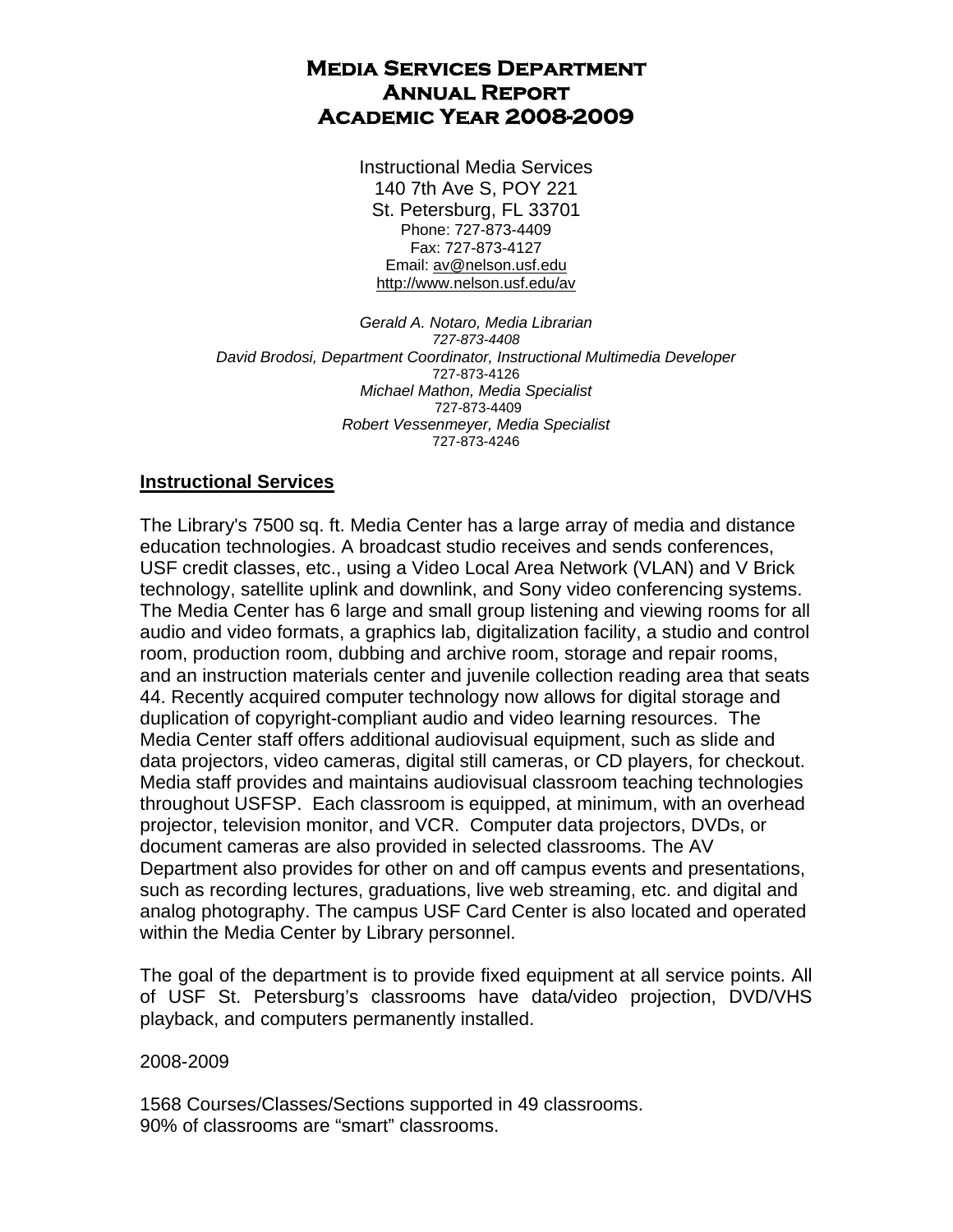### 2007-2008

1688 Courses/Classes/Sections supported in 49 classrooms. 90% of classrooms are "smart" classrooms.

### 2006-2007

1666 Courses/Classes/Sections supported in 47 classrooms. 60% of classrooms are "smart" classrooms

Previous yearly classroom delivery and set ups:

| 2251 |
|------|
| 2669 |
| 4068 |
| 2801 |
| 2263 |
|      |

# **Distance Learning**

Distance Learning extends the University of South Florida St. Petersburg academic resources to help learners meet their educational goals by providing courses in a variety of disciplines and options in time, place, format, and delivery systems using technology. The Instructional Media Department of the Nelson Poynter Memorial Library makes available a large array of media and distance education technologies. The Department is responsible for the Video Conferencing facility located in the Poynter library. A satellite dish installation provides independent satellite downlinks. A Videoconferencing set up allows for worldwide communication. Digital audiovisual services are provided to faculty, students and staff to develop multimedia packages for teaching, delivery of information, learning and research. The staff of the Library's Instructional Media Services assists faculty in the form of consultation, design, and/or maintenance for online distance learning applications. Courses are offered online via the Internet, and typically utilize USF's Blackboard portal to gain access to course materials. Examples of distance learning formats include streaming video, podcasting, and hybrid, interactive CD and DVD's or any combination thereof. Online courses are offered as streaming video or podcasting and use high-speed Internet access; an active e-mail account and Internet access is required. Instructor interaction with students may be synchronous or asynchronous. The staff of the Instructional Media Services assists faculty with student use of all of these functions. When faculty prefer, the hybrid method includes courses using both synchronous and asynchronous software to provide faculty and students with options, such as 50% web and 50% face-to-face course. Instructional Media Services is responsible the teaching technologies found within the USF St. Petersburg smart classrooms. The Department is focused on supporting the University in its teaching, learning and research endeavors. The Department supports, services, and upgrades all of the equipment within campus teaching spaces and responds via its Help Desk to any problems that users may encounter. The department prides itself on quick response to requests, technical support, and other services. Digital audiovisual services are provided to faculty, students and staff to develop multimedia packages for teaching, delivery of information, learning and research.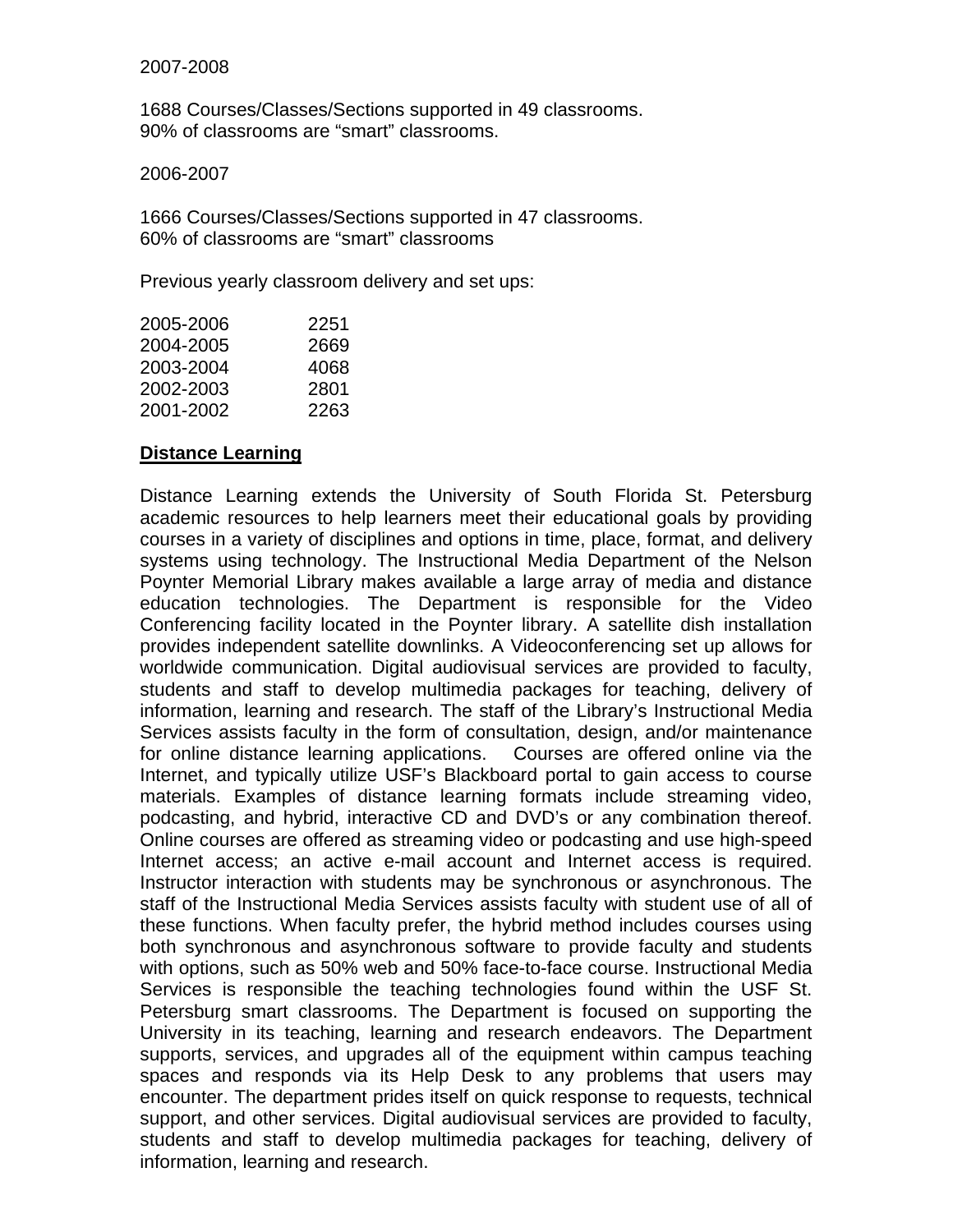### 2008-2009

7 studio courses, 0 satellite downlinks, 8 video/web/teleconferences, 7 Distance Learning courses recorded, designed, and digitized now distributed to over 3500+ students throughout the Academic Year.

#### 2007-2008

1 studio course, 0 satellite downlinks, 4 video/web/teleconferences, 6 Distance Learning courses recorded, designed, and digitized now distributed to over 2400 students throughout the Academic Year.

#### 2006-2007

1 studio course, 3 satellite/web downlinks, 31 video/web/teleconferences, 4 Distance Learning courses recorded, designed, and digitized now distributed to over 600 students per semester.

#### 2005-2006

Two studio courses, two satellite downlinks, 19 video, web, and teleconferences, 6 Distance Learning courses recorded, designed, and digitized, now distributed to over 450 students per year.

#### 2004-2005

3 studio courses, 36 studio broadcasts, 2 satellite downlinks, 28 video and teleconferences, 2 Distance Learning courses recorded, designed, and digitized, now distributed to over 200 students per year.

#### 2003-2004

38 class sessions, 36 studio broadcasts, 4 satellite downlinks, 78 video and teleconferences

#### 2002– 2003

49 class sessions, 17 studio broadcasts, 72 video and teleconferences

### **USF Card Production**

| 2008-2009 | 2001 |
|-----------|------|
| 2007-2008 | 2127 |
| 2006-2007 | 1843 |
| 2005-2006 | 1693 |
| 2004-2005 | 2483 |
| 2003-2004 | 2745 |
| 2002-2003 | 2124 |
| 2001-2002 | 1706 |

### **Media Center Collections**

The Instructional Media Collections of the Nelson Poynter Memorial Library serve the instructional and curricular needs of the USF St. Petersburg community and the individual study, scholarship, cultural enrichment and recreation needs of University students, staff, and faculty. The Poynter Library Media Center houses collections of juvenile fiction and non-fiction, now including 7474 titles. This collection serves the programs of the College of Education and the School of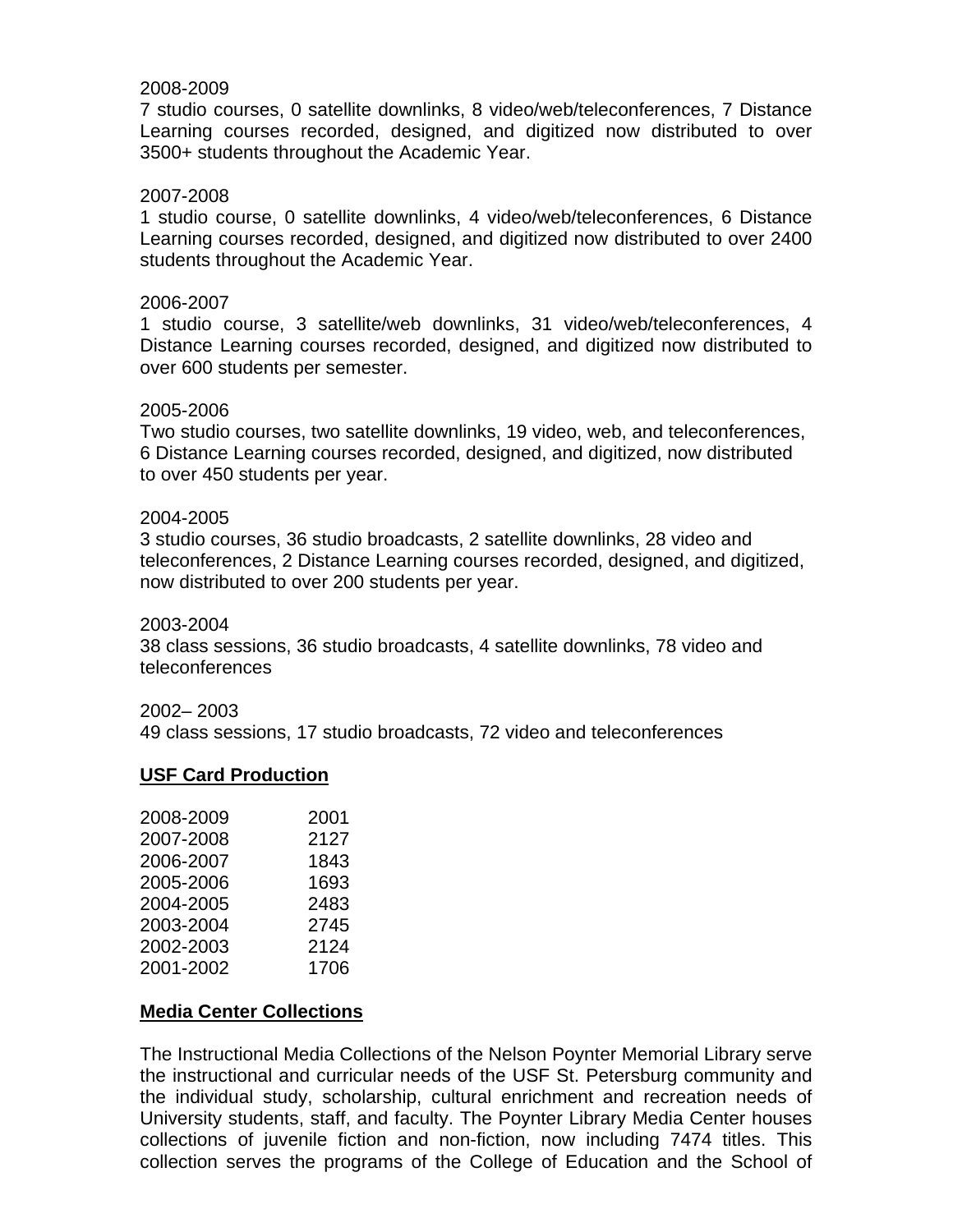Library and Information Science, as well as families of the campus community. The Instructional Materials Center (IMC) also provides educational games, kits, and visual aids for classroom use by education student interns. The Curriculum collection includes 752 fully cataloged and circulating items. All items circulate and are accessible through the Library's online catalog. The Instructional Materials Collection (IMC) includes juvenile easy–to-read, juvenile fiction, juvenile non-fiction, school textbooks, teacher's manuals, guides, games, kits, and paperbacks. The Media Collections contains DVDs, videotapes, cassette tapes, CDs, and slides. They all circulate for one week and are renewable.

|                                                                           |                                       | 2008-2009 | 2007-2008 | 2006-2007 |
|---------------------------------------------------------------------------|---------------------------------------|-----------|-----------|-----------|
| Audiocassettes                                                            | 450                                   |           | 533       | 553       |
| Cataloged IMC                                                             | 752                                   |           | 767       | 764       |
| Juvenile Books                                                            | 7475                                  |           | 7320      | 7297      |
| Videotapes<br>DVD's<br>CD's<br><b>CD</b> Audiobooks<br>Kits<br>Slide sets | 4651<br>1954<br>781<br>96<br>119<br>3 |           | 5048      | 5078      |
|                                                                           |                                       |           | 1738      | 1535      |
|                                                                           |                                       |           | 662       | 616       |
|                                                                           |                                       |           | 95        | 0         |
|                                                                           |                                       |           | 119       | 127       |
|                                                                           |                                       |           | 3         | 3         |
| Online videos                                                             | 1522                                  |           | 1651      | 1649      |
| <b>Total Items</b>                                                        | 17803                                 | 17760     | 17624     |           |

### **Media Center Circulation**

|                | 2008-2009 | 2007-2008 | 2006-2007 |
|----------------|-----------|-----------|-----------|
| Audiocassettes | 24        | 79        | 98        |
| Compact discs  | 406       | 401       | 489       |
| <b>DVDs</b>    | 4090      | 4084      | 4255      |
| Juvenile       | 1587      | 1569      | 2851      |

 Note: A cart of 120 Juvenile Books have been pulled from the Juvenile Collection and are on a Reserve Cart and get checked out about 100 times per year for specific Children's Literature assignments. Those multiple Reserve statistics are not reflected in the Juvenile circulation statistics.

| <b>Video Cassettes</b> | 1387 | 2042 | 2272  |
|------------------------|------|------|-------|
| IMC (plus Kits)        | 204  | 198  | 50    |
| Audiobooks             | 117  | 233  | 173   |
| Total                  | 7815 | 8611 | 10425 |

AV accounted for approximately 21% of the total Library Circulation.

# **Assessments**

A USF SP faculty library satisfaction survey was created as a means to measure general faculty use and satisfaction with the services and resources available at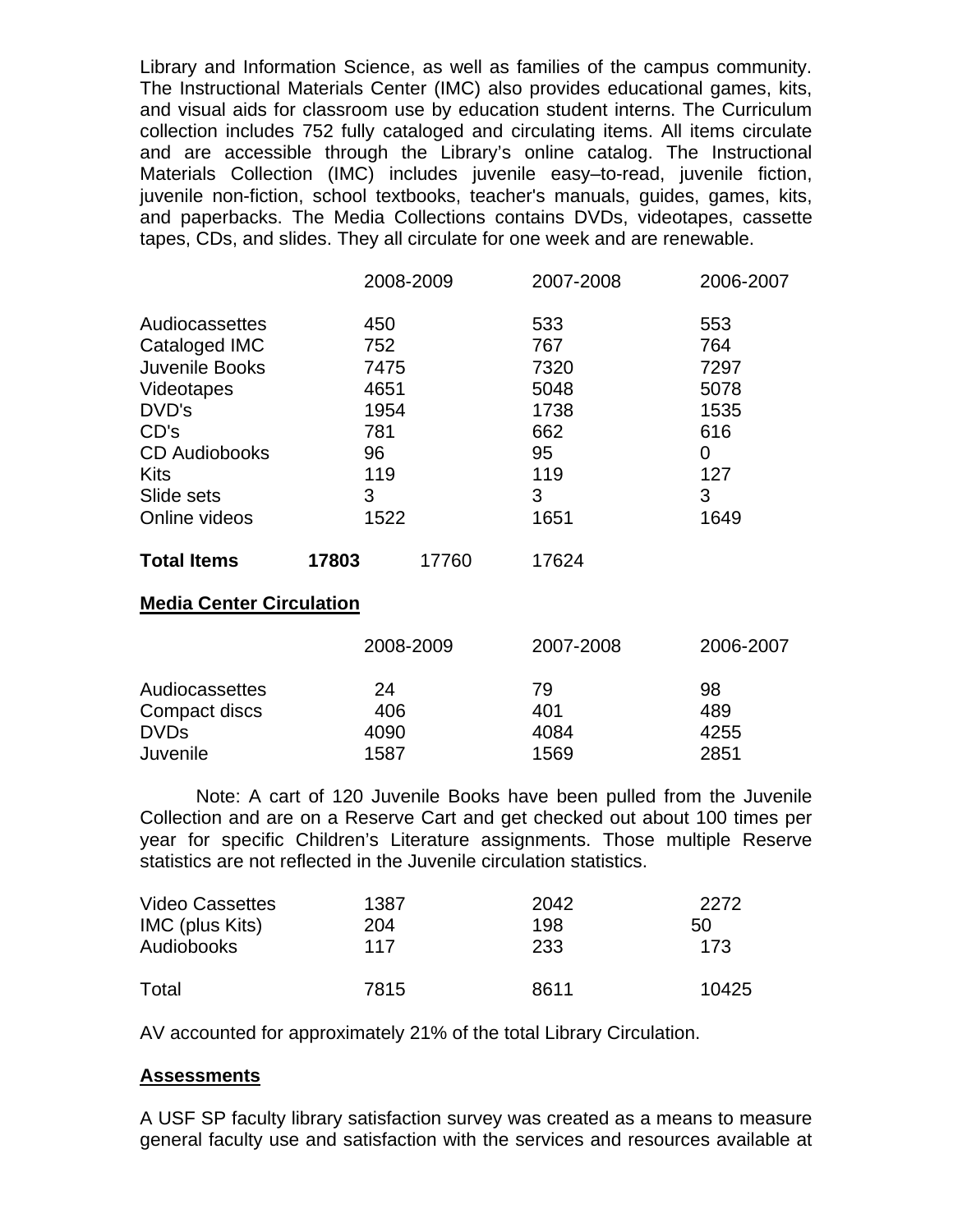the Nelson Poynter Memorial Library. Responding faculty were consistently satisfied or very satisfied with the library's media resources (87%).

An assessment of the Media Collections circulation was done one semester after moving to the first floor. Increased visibility increased DVD circulation by 14% compared to circulation during the same period the previous year.

In response to the lack of Blackboard support at USFSP, Media Services' Instructional/Multimedia Developer and the librarian Head of Public Services completed an online course targeted at Blackboard trainers. A QuestionPro survey was distributed in advance of the initial training sessions to identify topics of particular concern. A second QuestionPro survey was implemented to assess the effectiveness of their initial faculty training sessions. It was hoped that 80% of respondents would find the training session helpful.

# *Summary of assessment data collected*:

In the original survey, 19 faculty members completed the survey. 47% had never used Blackboard except to submit class grades. 29.4% considered themselves to be basic users about to upload course materials. It was clear that training sessions were badly needed. Following the training, only 8 faculty members completed the follow-up survey. Of those responding, 50% of faculty found the training session to be helpful and 37.5% found it to be partially helpful. 87.5% would like to attend future training sessions. Creating tests and surveys was the most frequent need for future training (31.25%), while basic course building and communication (25% each) were also mentioned.

*Use of results to improve services*:

In addition to the survey, additional comments and observations have led to the following improvements in the training process:

- Reduced workshop enrollment sizes: Initial training sessions were too large—22 participants attended the first session. With such a large group the levels of expertise of the participants were too varied making it extremely difficult to find a medium ground for training. Enrollment for future instruction sections were closed after 10 participants had enrolled.
- To make the sessions truly relevant, it became obvious that many attendees have unique and varied problems. The workshops work well for communicating general capabilities available in Blackboard but in many cases individual sessions were needed to walk an instructor through the learning process. To address this, the library Bb trainers distribute their business card at each workshop and encourage appointments for individual instruction. This process has resulted in more than 20 individual sessions to date.
- The trainers continue to market their services to the faculty, particularly after major changes to Blackboard such as the new version that was implemented in January.

# **Other Notable Initiatives and Accomplishments**

In response to concerns about the procedure of having faculty, staff, and students having to come to ID Center, then having to go to the Cashier's Office to pay, and returning to the ID Office to have USF Cards made the department